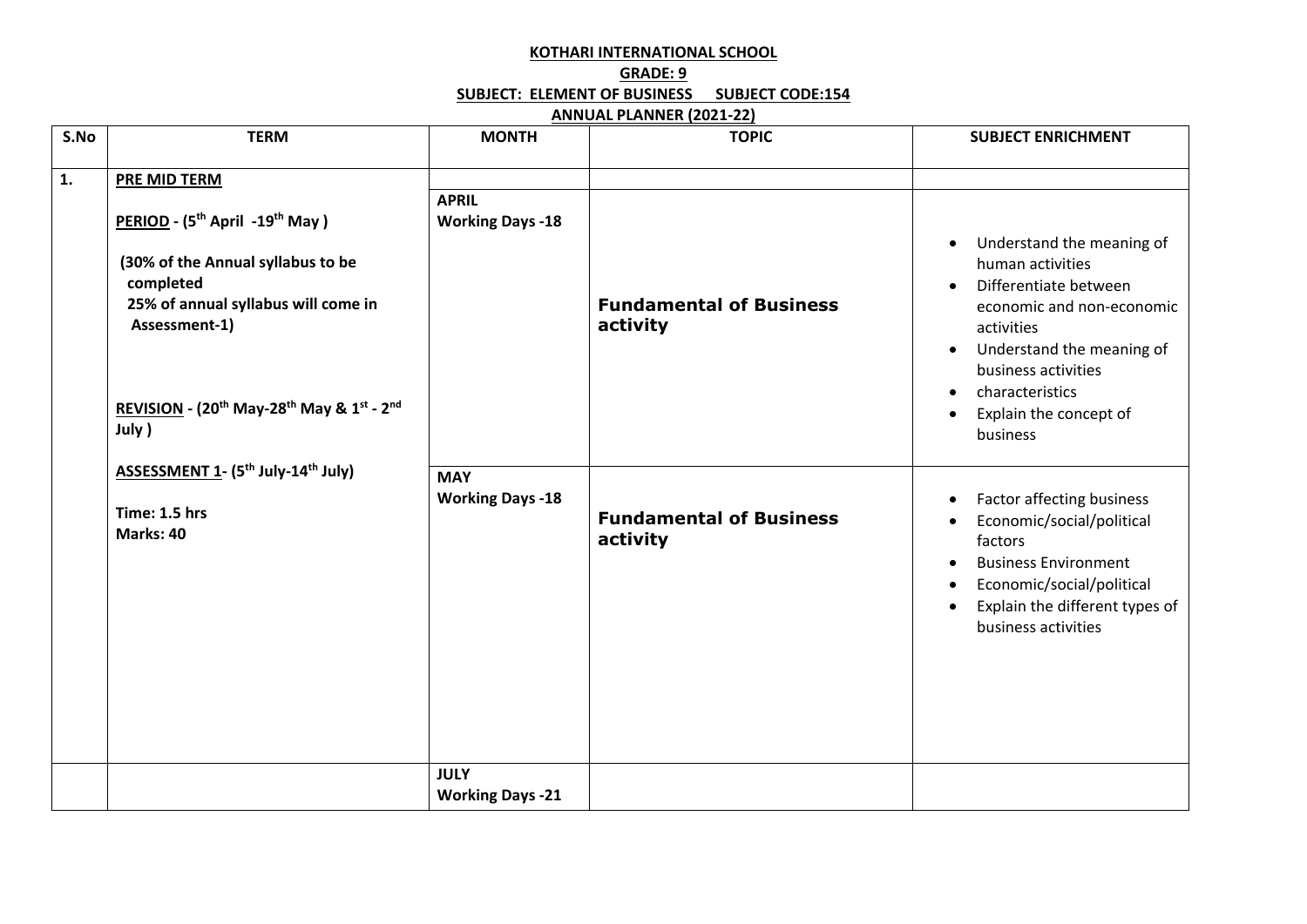| 2.                      | <b>MID TERM</b><br>PERIOD - (15 <sup>th</sup> July- 10 <sup>th</sup> Sept)<br>(70 % of annual syllabus to be completed<br>60% of syllabus will be coming for the<br>Mid Term)<br>REVISION - (13thSept-17th Sept)<br>ASSESSMENT 2 - (20th Sept-30th Sep)<br><b>Assessment</b><br>Time: 3 hrs<br>Marks: 80 |                                            | <b>Operative Activités in Business</b>           | Characteristics/Nature/types<br>$\bullet$<br>/Manufacturing/Capital- and<br>labour-intensive method<br>Commerce/Trade/Auxiliary<br>$\bullet$<br>to trade:                                                      |
|-------------------------|----------------------------------------------------------------------------------------------------------------------------------------------------------------------------------------------------------------------------------------------------------------------------------------------------------|--------------------------------------------|--------------------------------------------------|----------------------------------------------------------------------------------------------------------------------------------------------------------------------------------------------------------------|
|                         |                                                                                                                                                                                                                                                                                                          | <b>AUGUST</b><br><b>Working Days -20</b>   | <b>Operative Activities in Business</b>          | Nature and form of business<br>organization<br>Sole Proprietorship and<br>$\bullet$<br>partnership<br>Banking/Insurance/Transpor<br>$\bullet$<br>tation/E-Commerce/ M-<br>Commerce/Trade and other<br>services |
|                         |                                                                                                                                                                                                                                                                                                          | <b>SEPTEMBER</b><br><b>Working Days-22</b> | <b>Fundamental Area of Business</b><br>$\bullet$ | Understanding the concept<br>and characteristics of<br>Production<br>$\bullet$<br>Finance                                                                                                                      |
| $\overline{\mathbf{3}}$ | <b>POST MID TERM</b>                                                                                                                                                                                                                                                                                     | <b>OCTOBER</b><br><b>Working Days -16</b>  |                                                  | Marketing<br>$\bullet$                                                                                                                                                                                         |